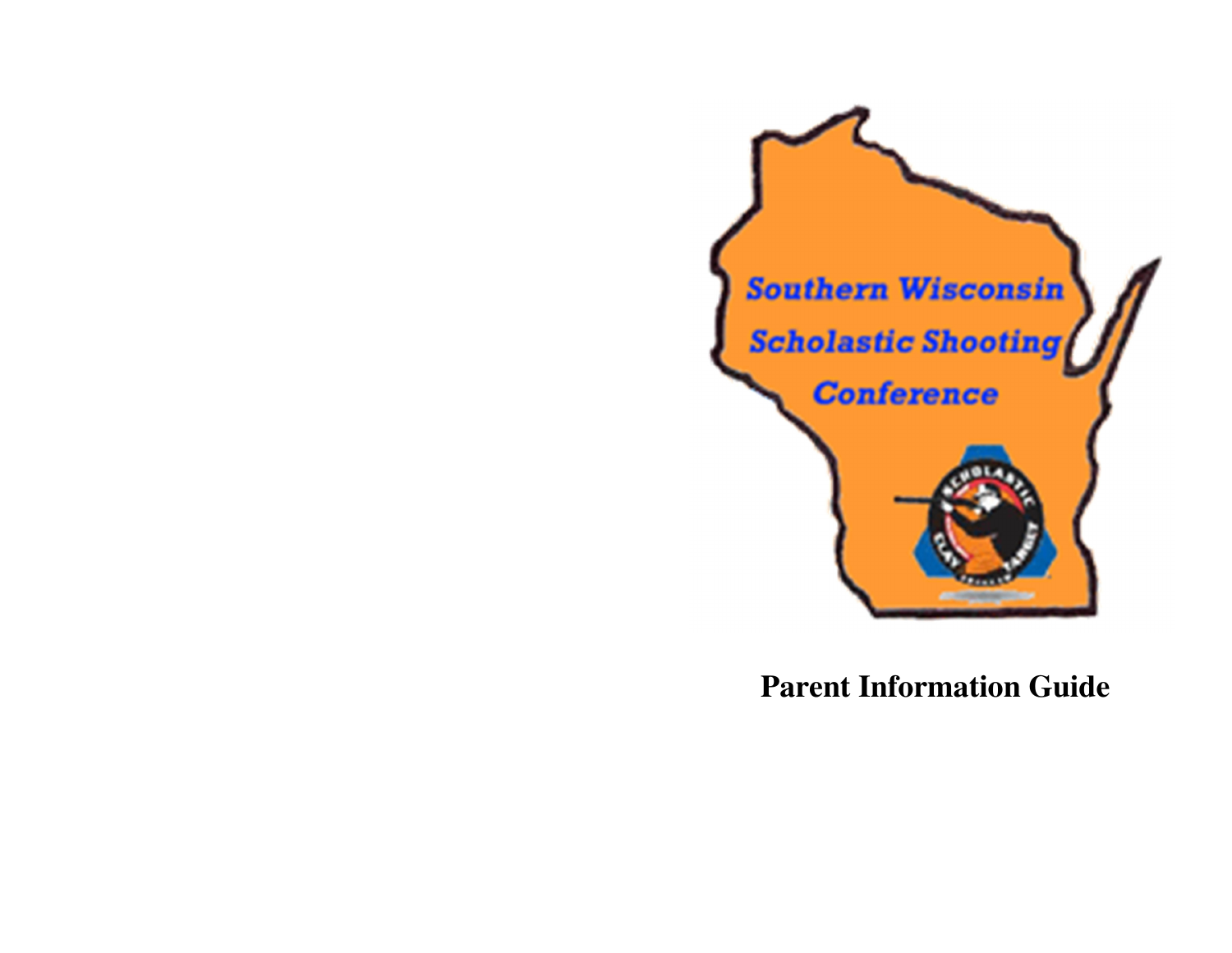# **Southern Wisconsin Scholastic Shooting Conference Mission and Principles**

#### **Mission**

 Our mission is to instill in young people a respect for good sportsmanship, competitiveness, cooperation, teamwork, and high moral character through shooting competition.

### **Core Principles**

 The Southern Wisconsin Scholastic Shooting Conference was formed to create in young people a set of personal values and character traits such as fair play, integrity, compassionate understanding, individual responsibility, self-discipline, and personal commitment - qualities necessary to become successful and contributing members of society.

 Competition is an important part of the conference, but it is not the program's underlying principle. The "win-at-all-costs" philosophy has no place in this conference. Striving to win while playing by the rules does. It is the DUTY of everyone involved - coaches, parents and participants - to be role models for team members to emulate, by upholding high moral and ethical standards of personal conduct.

 Our conference embraces and upholds all the rules, guidelines and standards of conduct which are listed in the Scholastic Shooting Sports Foundation's Handbooks, Coaches Guidelines, and Sportsmanship Contracts.

(See http://sssfonline.org/scholastic-clay-target-program/sctp-downloads/)

The safe, responsible handling and use of firearms is the foundation of our organization and an absolute requirement for all who participate.

 We believe that competitive shooting can be used as a vehicle to teach and instill our core principles.

 We believe that the mastery of several competitive shooting disciplines provides the greatest opportunity for High School athletes to transition to collegiate and/or international competition if that is their chosen goal.

We believe that competitive shooting is a gender neutral and disability inclusive, life-long activity that families can enjoy together.

 We believe our conference can bring communities together through interscholastic shooting competition.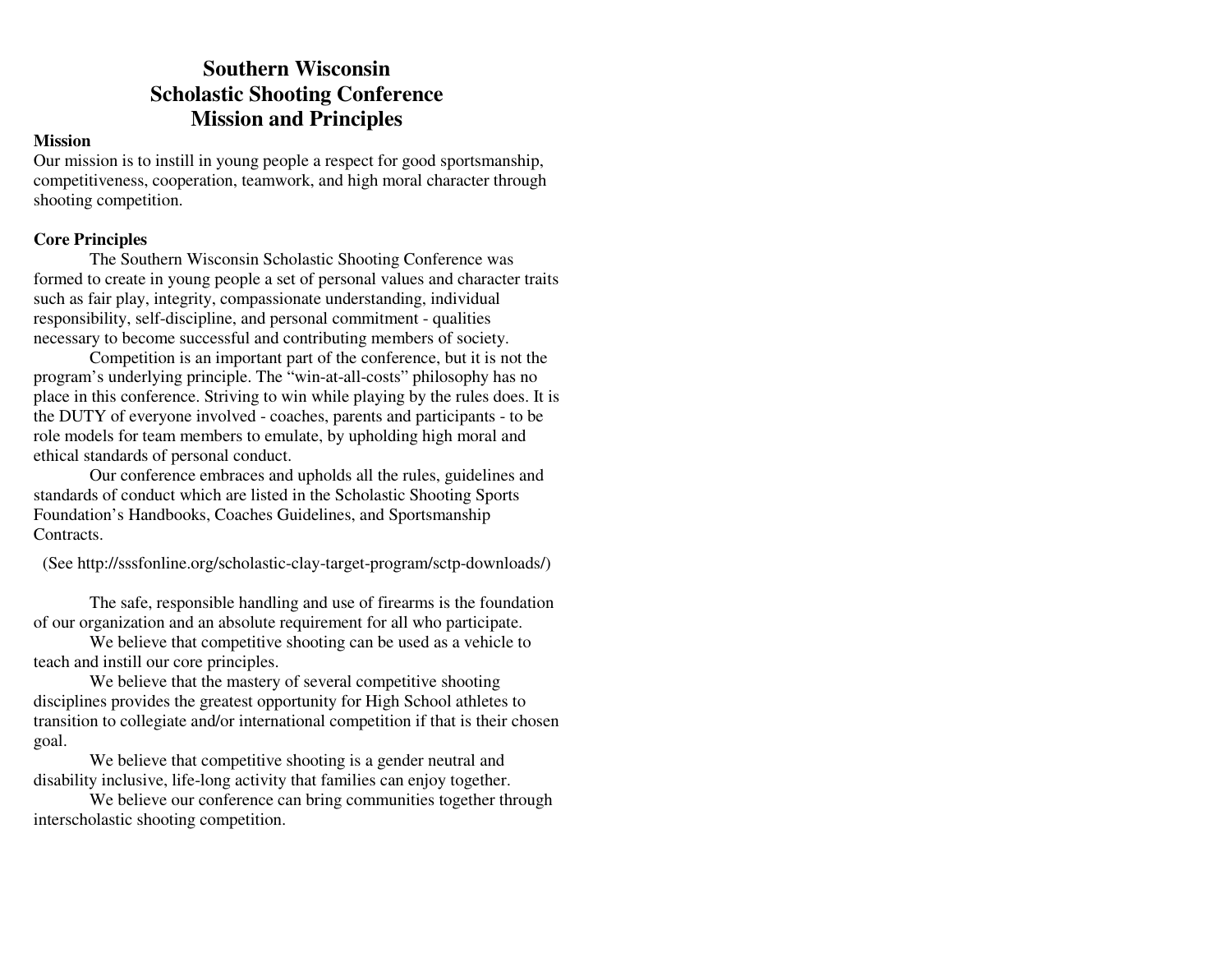### **State, Regional, and National Tournaments**

#### **June 4-5 – SCTP State International Trap Championship**

Wisconsin Trapshooting Association Shooting ComplexNekoosa, WI http://www.witrapshooters.com/shooting-complex.html

#### **June 11\* – SCTP State Skeet Championship**

 Sauk Prairie Trap & Skeet Club, Prairie du Sac, WI http://sauktrapandskt.com/

#### **June 18 & 19 – SCTP State Sporting Clays Championship**

Woods and Meadow Hunting Preserve and Sporting Clays http://www.woodsandmeadow.com/

### **June 25\* – SCTP State Trap Championship**

 Wisconsin Trapshooting Association Shooting ComplexNekoosa, WI http://www.witrapshooters.com/shooting-complex.html

### **July 9-16 SCTP National Team Championships**

Cardinal Shooting Center Marengo, OH http://www.thecardinalcenter.com/

**\****State shoots could expand to two days based on number of registrations.*

# **Disciplines and Conference Competition**

Our conference provides competition in the clay target disciplines of Trap, Skeet, and Sporting Clays. In the future, the Conference may also include other SSSF sanctioned disciplines such as those sanctioned by the Scholastic Pistol Program.

Conference competitions will take place on five Saturdays. The three Trap competitions will be held simultaneously in four locations to accommodate the large number of eligible shooters.

These Trap competitions will be held at: Burlington Conservation Club www.burlingtonconservationclub.com, Powers Lake Sportsmens Club www.powerslakesportsmanclub.com, Fin 'N' Feather Sportsman's Club www.fin-n-feather.org, and the fields at Darien Sporting Goods **www.dariensportinggoods.com.** 

The schedule is as follows:

- March  $12 50$  Targets
- March 19 50 Targets
- April 9 100 Targets

The 50 target Sporting Clays competition will be held on April 16: Wern Valley Sportsmen's Club http://wernvalley.com.

The 50 target Skeet competition will be shot on April 30: Northbrook Sports Club www.northbrooksportsclub.org.

An Awards Picnic and fun shoot will be held on June 4 at a location to be determined.

## **Rules & Procedures**

- •Our Conference will follow all SCTP rules and guidelines.
- $\bullet$  There will be no shooting ahead or make-ups for a missed shoot.
- The Team Scoring method will be used to determine team awards.
- Ties will be settled by reverse long run method.
- • Only inexperienced Rookies & I/E athletes may be supervised on the line by coaches for safety purposes only.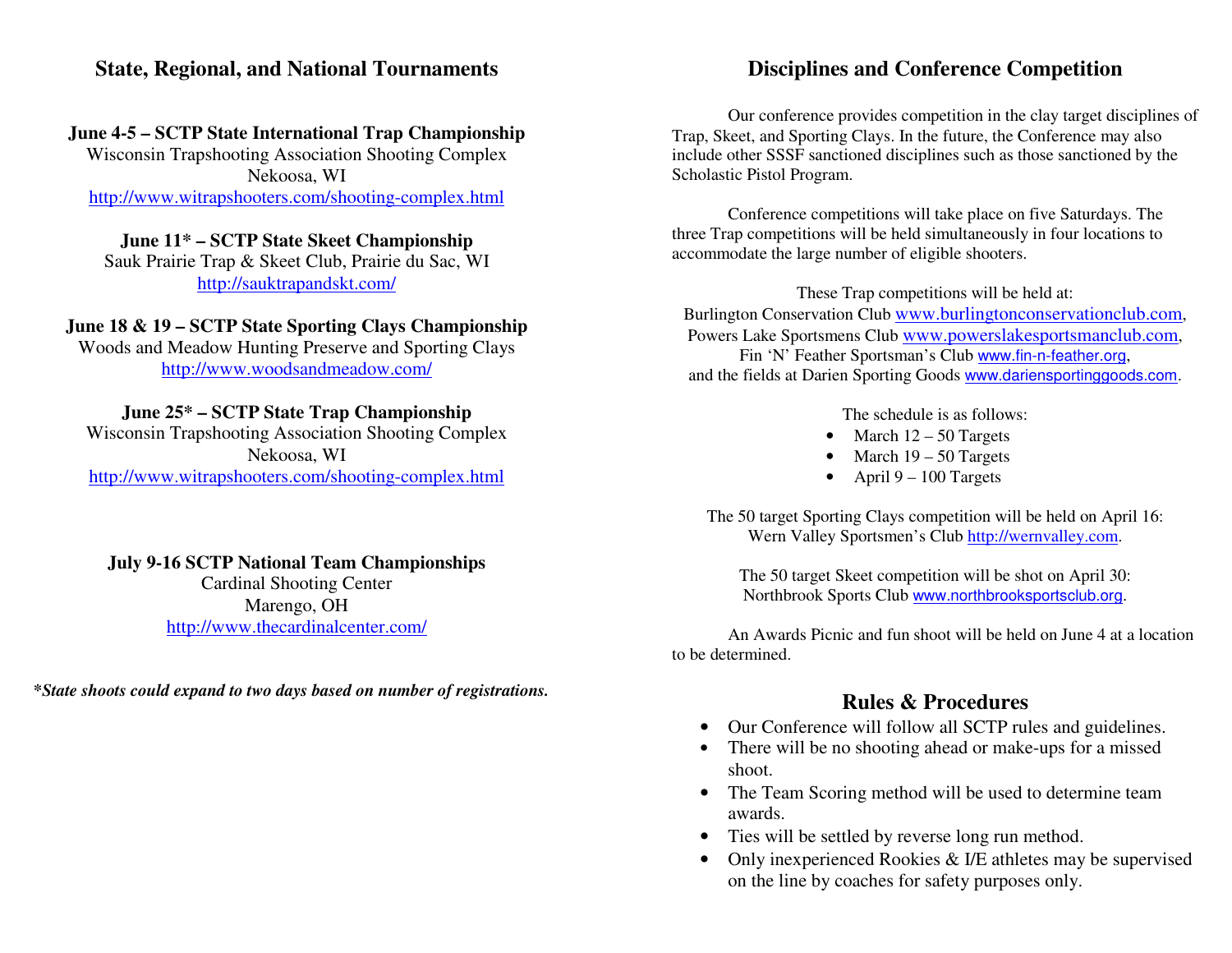## **Badger High School**

Shoots on Wednesday evenings from 6:00 to 10:00 PM.Their home range is Powers Lake Sportsmens Club. No alcohol on the property while youth are shooting. SCTP shooters pay \$4.00/Trap round. www.powerslakesportsmanclub.com**Head Coach – Judd Klade** 262-374-3943 – <u>jklade@gmail.com</u>

### **Badger Trap Schedule**

|          | Location          |
|----------|-------------------|
| March 12 | Powers Lake       |
| March 19 | Fin 'N' Feather   |
| April 9  | <b>Burlington</b> |

### Map to Powers Lake Sportsmens Club



## **SCTP Invitational Shoots**

**April 21-24** – Burlington Invitational Trap Shoot Burlington Conservation Club http://www.burlingtonconservationclub.com/

**May 7-8 –** BHS Skeet Invitational Sportsmen's Club of Brown County http://www.sportsmansclubofbrowncounty.com/

**May 13-15** – Northern Wisconsin Trap Invitational Shoot Eau Claire Rod & Gun Club http://ecrodandgun.com/joomla/

**May 14 –** KM Laser Sporting Clays Invitational Shoot Wern Valley Sportsmen's Club, Waukesha, WI http://www.wernvalley.com/

**May 20-22 –** Beloit Izaak Walton Trap Invitational Beloit Izaak Walton League Range https://sites.google.com/site/beloitchapter/Home

**May 21-22 –** Joe's Clays Sporting Clays Invitational Joe's Clays and Guns, Reedsville, WI http://www.joesclaysandguns.com/

> **May 21-22 –** Manitowoc Trap Invitational Manitowoc Gun Club http://manitowocgunclub.com/

**May 27-29 –** Beaver Dam Invitational Shoot Beaver Dam Conservationists http://www.bdconservationists.com/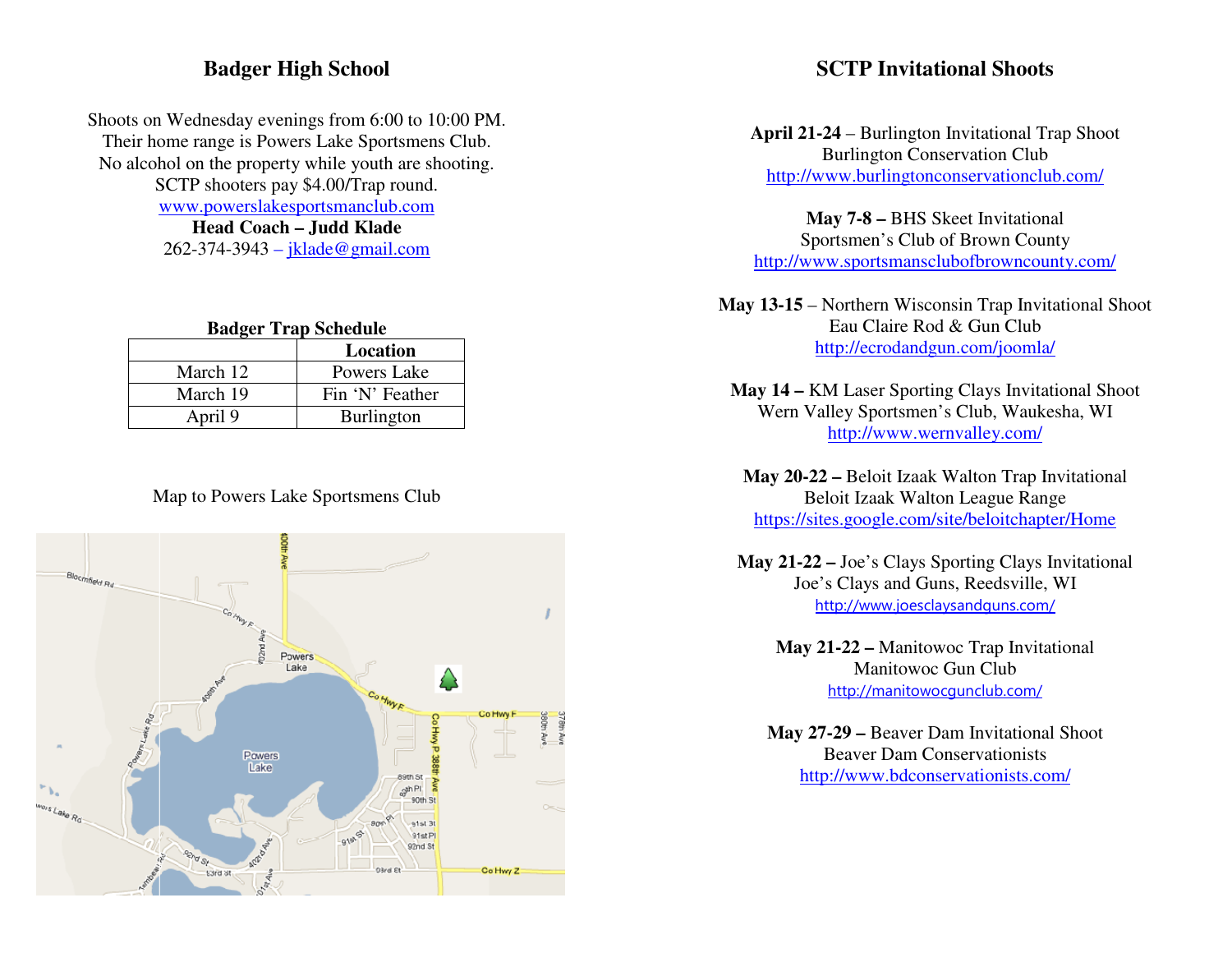# **Southern Wisconsin Scholastic Shooting Conference Shoots**

- **March 12** Conference 50 Target Trap Event Burlington, Darien, Powers Lake
- **March 19** Conference 50 Target Trap Event Burlington, Darien, Powers Lake
- **April 9** Conference 100 Target Trap Event Burlington, Darien, Powers Lake
- **April 16** Conference 50 Target Sporting Clays Event Wern Valley Sportsmen's Club, Waukesha, WI http://www.wernvalley.com/
	- **April 30** Conference 50 Target Skeet Event Northbrook Sports Club http://www.northbrooksportsclub.org/

**June 4 – Conference Awards Picnic**  Wern Valley Sportsmen's Club, Waukesha, WI http://www.wernvalley.com/

# **B.H.S. Demons**

Shoots on Thursday evenings at 5:00 – 9:00 PM. Their home range is Burlington Conservation Club SCTP shooters pay \$4.00/Trap round. www.burlingtonconservationclub.com**Head Coach – Mark Wilken** 

262-497-9472 – mwilken@tricore.com

| <b>Burlington Trap Schedule</b> |                   |
|---------------------------------|-------------------|
|                                 | Location          |
| March 12                        | <b>Burlington</b> |
| March 19                        | Darien            |
| April 9                         | Powers Lake       |

### Map to Burlington Conservation Club

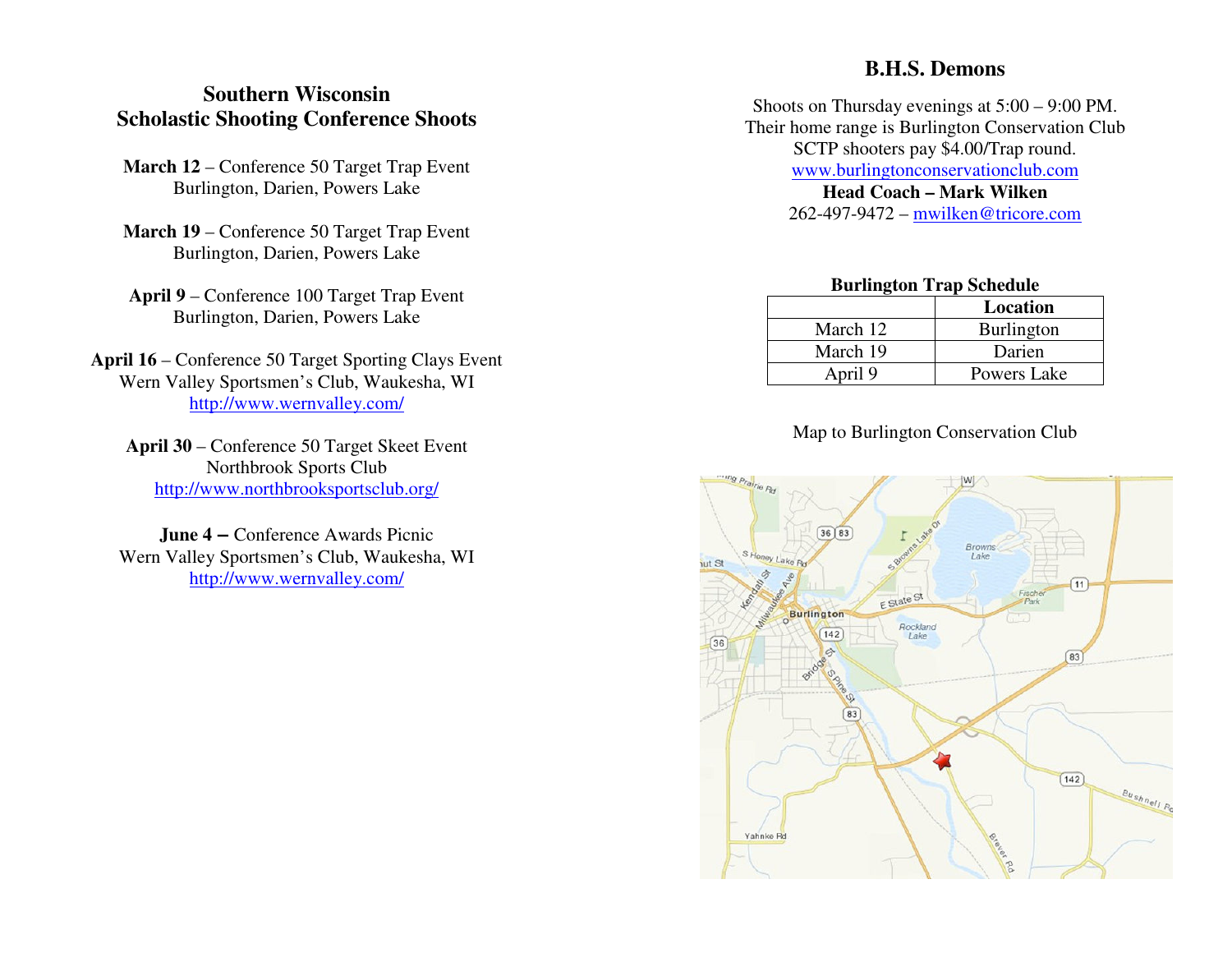# **Central Falcons Trap & Skeet**

Shoots on Monday evenings from 5:00 to 9:00 PM. Their home range is Bristol Shooting Ranges (CCKC) Non-members must use factory loaded ammunition! SCTP shooters pay \$5.00/Trap round.

www.bristolranges.com

 **Head Coach – Al Chickerneo** (262) 206-3292 – al@chickerneo.com

### **Central Trap Schedule**

|          | Location          |
|----------|-------------------|
| March 12 | <b>Burlington</b> |
| March 19 | Fin 'N' Feather   |
| April 9  | Darien            |

### Map to Bristol Ranges (Conservation Club of Kenosha County)



# **Wilmot Panthers Shooting Team**

Shoots on Tuesday evenings from 6:00 to 9:30 PM. Their home range is Powers Lake Sportsmens Club. No alcohol on the property while youth are shooting. SCTP shooters pay \$4:00/Trap round. www.powerslakesportsmanclub.com

> **Head Coach – Pete Dale** 847-477-4882 - pdale@wi.rr.com

#### **Wilmot Trap Schedule**

|          | Location        |
|----------|-----------------|
| March 12 | Fin 'N' Feather |
| March 19 | Darien          |
| April 9  | Powers Lake     |

### Map to Powers Lake Sportsmens Club

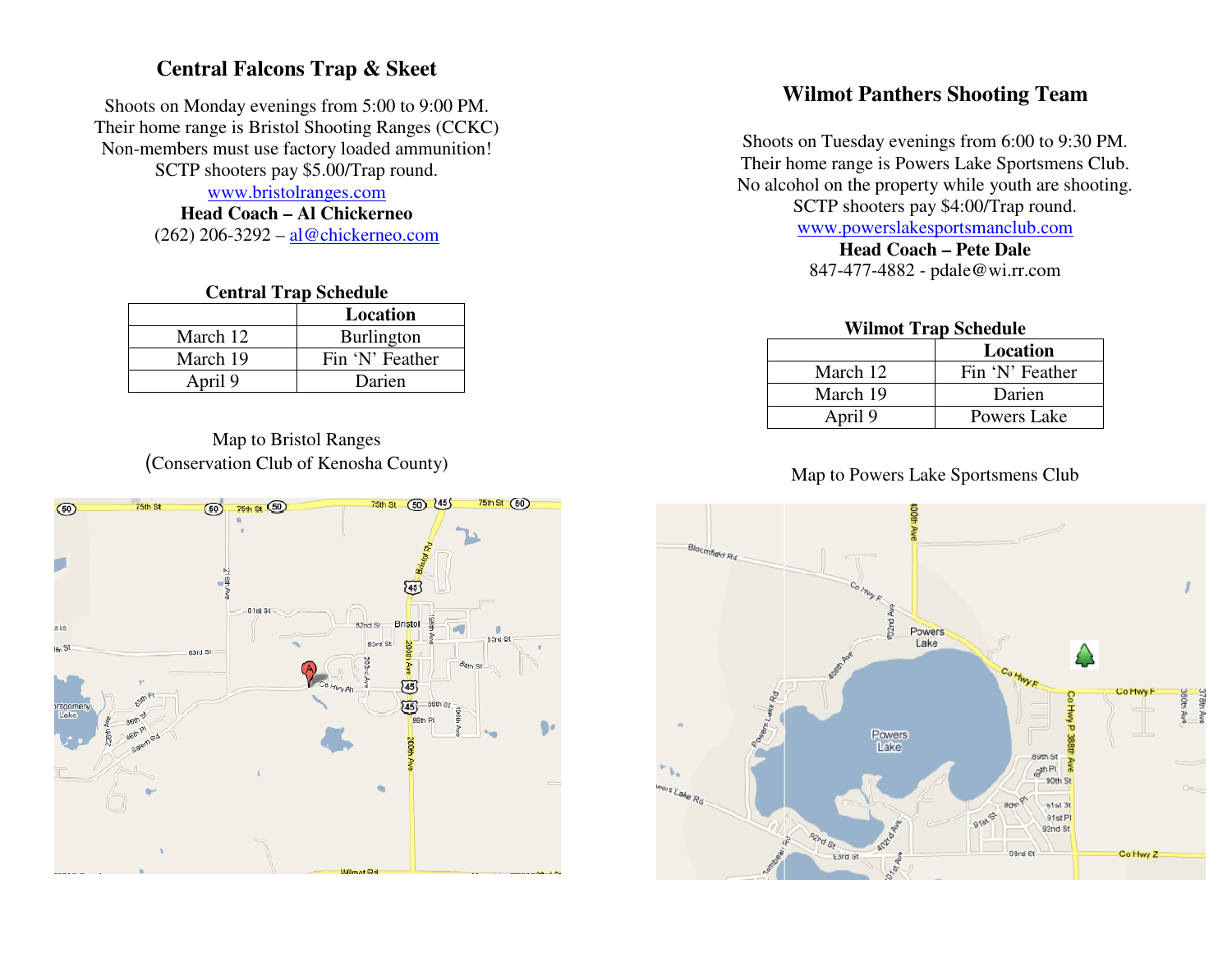## **Waterford Wolverine Shooting Team**

Shoots on Tuesdays 4:00 to 7:00, Saturdays 9:00 to 12:00 PM. Their home range is Burlington Conservation Club SCTP shooters pay \$4.00/Trap round. www.burlingtonconservationclub.com

**Head Coach – Don Grundy** (414) 915-9609- dongrundy@tds.net

#### **Waterford Trap Schedule**

|          | Location    |
|----------|-------------|
| March 12 | Darien      |
| March 19 | Powers Lake |
| April 9  | Burlington  |

### Map to Burlington Conservation Club



## **Elkhorn Elks Shooting Team**

Practice on Thursday evenings 5:00 PM. Their home range is Palmyra Fish & Game Club SCTP shooters pay \$4.00/Trap round http://palmyrafishandgame.blogspot.com/

**Head Coach – Tim Mlinar** 262-374-9978– <u>havoctec@yahoo.com</u>

#### **Elkhorn Trap Schedule**

|          | Location        |
|----------|-----------------|
| March 12 | Fin 'N' Feather |
| March 19 | Powers Lake     |
| April 9  | Darien          |